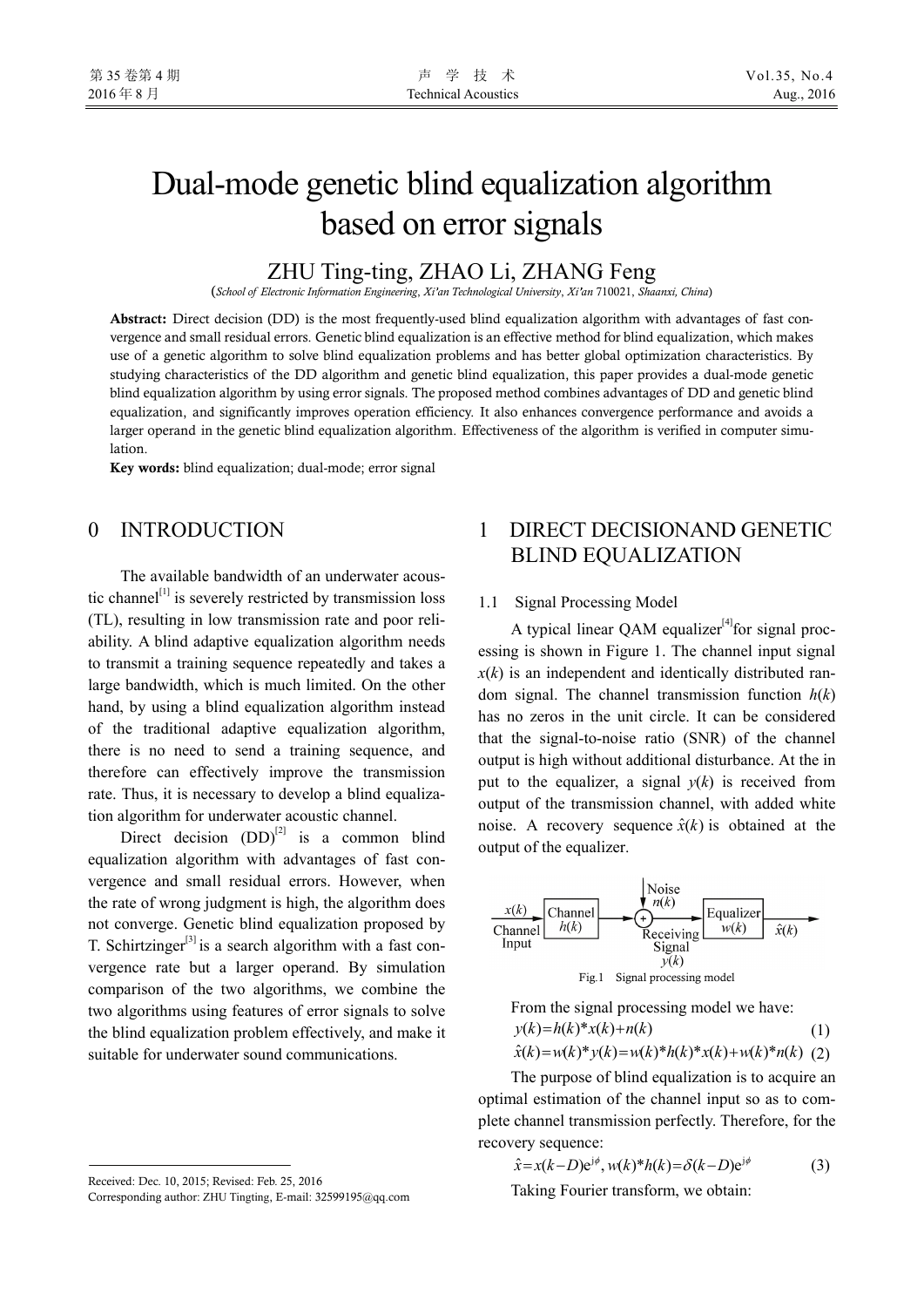$$
W(w) \cdot H(w) = \int_{-\infty}^{+\infty} \delta(k-D) e^{j\phi} dk = e^{j(\phi - \omega D)}
$$
(4)

Thus,  $W(w) = \frac{1}{H(w)} e^{j(\phi - wD)}$ 

1.2 Direct Decision Algorithm

The DD algorithm uses a *threshold value decision device* to act as memoryless nonlinear function. When the eye pattern is expanded, *i.e.*, the blind equalization algorithm converges, the step length in the LMS adaptive algorithm is fixed. In this case, the equalizer can work in a direct decision mode, and the minimum mean square error of the filter tapping vector can be controlled like a common adaptive automatic equalizer.

The threshold value decision device for the source signal  $x(k)$  can judge  $\hat{x}(k)$  to make the result of judgment equal to the proximal  $x(k)$  so that

$$
\hat{x}(k) = dec \left[ \hat{x}(k) \right] \tag{5}
$$

Here, *dec* ] means the judgement. For example, in a simple case of data sequence with binary uniform probability, the data and decision value are shown as follows, respectively:

$$
x(k) = \begin{cases} +1, & symbol 1\\ -1, & symbol 0 \end{cases}
$$
 (6)

$$
dec[\hat{x}(k)] = sgn[\hat{x}(k)]\tag{7}
$$

Here  $sgn(\cdot)$  is a sign function.

By comparison between direct decision and the Bussgang algorithm $^{[5]}$ , it is observed that the direct decision algorithm is indeed a Bussgang algorithm of a memoryless nonlinear function with  $g(\cdot) = sgn(\cdot)$ .

#### 1.3 Genetic Blind Equalization Algorithm

Genetic algorithm<sup>[6]</sup>(GA) is an optimal method whose basic idea is to simulate the natural law, that is, "selecting the superior and eliminating the inferior, and letting the fittest survive". As a general optimization method, GA explores an optimal search method in the parameter space, and acquires optimal and secondary optimal results. Unlike a traditional calculus method, it does not need many requirements in solving a problem. It is applicable to various complicated engineering problems, especially for computer realization. GA is a global search algorithm using a group of codes to simulate biological chromosomes, generate a certain number of biotic communities at random, simulate the evolutionary process of biology, use the fitness evaluation function to evaluate every individual, confirm probability for every individual to save to the next generation, and conduct selective copy, intersection and mutation operation. This way, it makes every chromosome pattern with the highest fitness to be saved to the end until a globally optimal solution is obtained.  $GACMA^{[3]}$  is used to conduct decoding, selection, intersection, and variation in the solution space based on GA and the error functions, i.e., error signals, to obtain the optimal solution.

In this paper, the proposed parameter is the number of population 40, and encoding length is 8-bit, while the critical cost function is selected as follows:

$$
E_i = \frac{1}{N} \sum_{k=i}^{N} \left[ \left| z_i(k)^2 \right| - \left| \delta \right|^2 \right] \tag{8}
$$

It is observed that this algorithm basically borrows the error signals in the CMA algorithm.

We use a radial model to obtain the propagation characteristics of an underwater acoustic channel. The model is described as follows. A typical shallow water gradient sound speed profile is selected. The sea depth is 54.9 m. Sound speed is 1475 m/s on the surface and 1467 m/s at the seabed. The source launches a 15 kHz signal, propagating over 5 km. In the simulation, the iterative step is  $5 \times 10^3$ , the equalizer has the weight length of 11, and the central tap is initialized. The simulation result is shown in Figures 2 and 3.



It is observed from the constellation diagram and error curve that GACMA has faster convergence rate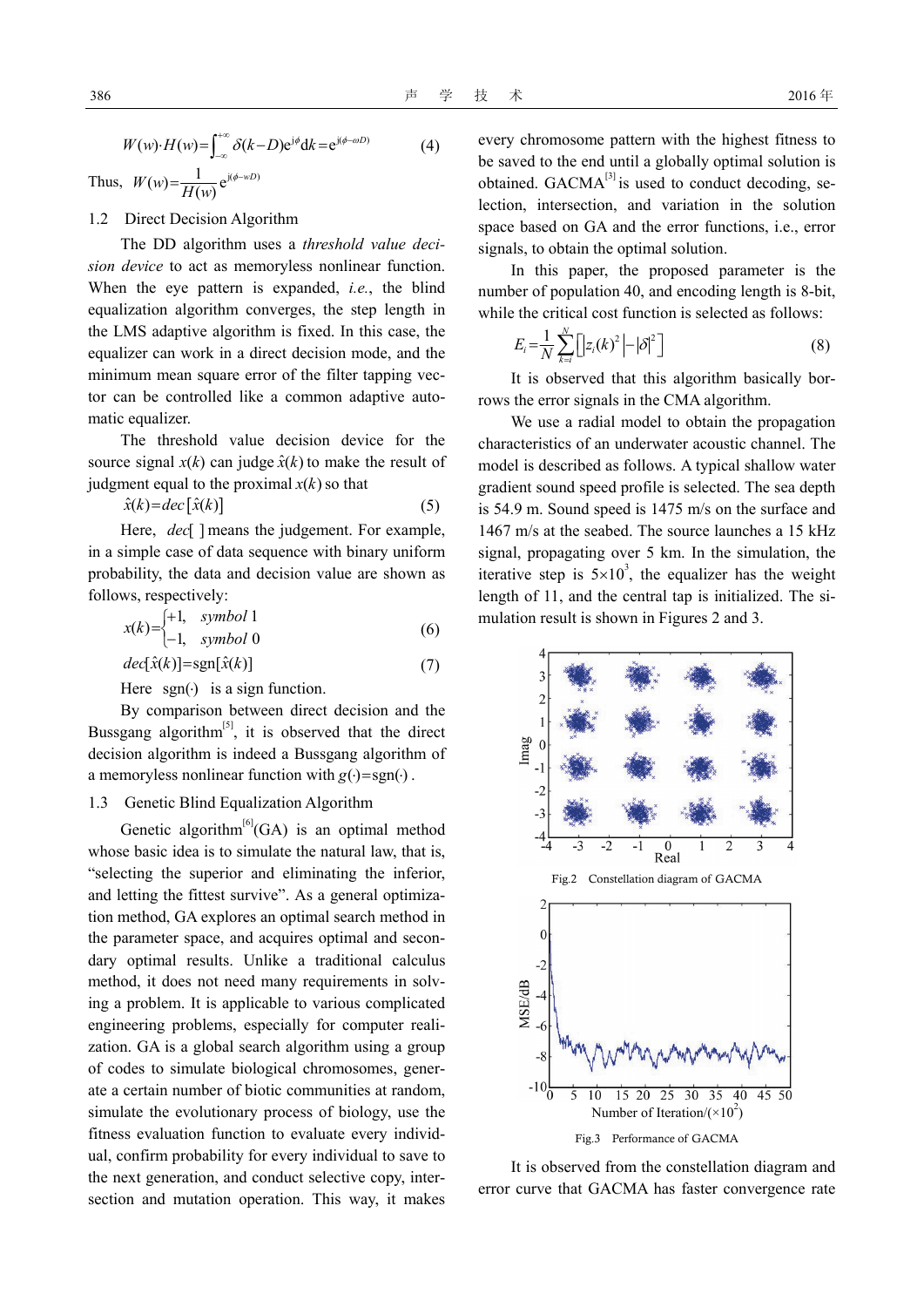but greater steady-state errors, and after convergence it has bad stationarity. This is basically consistent with the results obtained by Schirtzinger et al.

## 2 DUAL-MODE GENETIC BLIND EQUALIZATION ALGORITHM BASED ON ERROR SIGNALS

#### 2.1 Proposed Algorithm

Whether in DD widely-used for a long time and genetic blind equalization, disadvantages as mentioned in the above are intolerable. The problem can be solved when the two algorithms are combined with the characteristics of each being supplemented. Combination of DD and genetic blind equalization, that is, a dual-mode genetic blind equalization algorithm, can inherit advantages of both algorithms while overcome disadvantages, thus providing a perfect solution to the blind equalization problem.

The dual-mode genetic blind equalization algorithm uses a genetic blind equalization algorithm in the initial stage, and uses DD after convergence. It takes full advantage in rapid convergence of GA and steady characteristics of DD. The key of the proposed algorithm lies in the right time of algorithm switching. To this end, the characteristics of error signals are used.

In reality, there are two factors that affect convergence of the error function in a blind equalization algorithm<sup>[7]</sup>. The first factor is,  $\hat{d}_k = |y_k|^2 - R$  frequently used in a general algorithm. The other is  $\hat{d}_k = |y_k|^2 - |\hat{a}_k|^2$ . In fact, it can also optimize convergence of the equalizer. The difference between the two factors is that  $\hat{d}_k$  plays a leading role in the initial stage of convergence, and  $\hat{d}_k$  becomes important when convergence is nearly achieved. It is similar to the role of changing step length. The algorithm is described as follows:<br>  $W(k+1) = W(k) + \mu \cdot e_k \cdot X^*(k)$  (9)

$$
W(k+1) = W(k) + \mu \cdot e_k \cdot X^*(k) \tag{9}
$$

Here  $e_k = k_1 \cdot \hat{d}_k + k_2 \cdot \hat{d}_k$ . In the initial stage of convergence,  $\hat{d}_k$  can ensure preliminary convergence of the equalizer and make sure that the algorithm can converge rapidly due to large disturbance between codes. When the equalizer converges, disturbance between codes becomes smaller, and therefore it is difficult to further reduce disturbance between codes by using  $\hat{d}_k$ . However, due to improvement of decision device's accuracy,  $\hat{d}_k$  is further used to reduce disturbance between codes. Therefore, both of them can be overlapped in calculation. Moreover, the proportion can be adjusted appropriately in line with disturbance between codes in different stages of convergence. Therefore, convergences in different stages can be used to speed up convergence, and it needs a convergence coefficient to control the coefficients  $k_1$  and  $k<sub>2</sub>$ . The convergence coefficient is given by

$$
m_{k} = (i-1)/i \cdot m_{k-1} + 1/i \cdot \hat{d}_{k}
$$
 (10)

$$
k_{1} = \begin{cases} 1 & m_{k} \ge m_{\text{max}} \\ \frac{m_{k} - m_{\text{min}}}{m_{k} - m_{\text{max}}} & m_{\text{min}} < m_{k} < m_{\text{max}} \\ 0 & m_{\text{min}} \le m_{k} \end{cases} \tag{11}
$$

$$
k_2 = b(1-k_1) \tag{12}
$$

In these formulas,  $m_{min}$  and  $m_{max}$  are two threshold constants. When *m* is between  $m_{\text{min}}$  and  $m_{\text{max}}$ ,  $k_1$ and  $k_2$  change with *m* linearly. The parameter *b* is an adjustment factor. By using the characteristics of error signals, the convergence rate of genetic blind equalization algorithm can be accelerated effectively. When  $k_1=0$ , and after the continuous step length is greater than a certain value, judgement can be made from the eye pattern that is wide open to switch the algorithm to DD. This way, dual-mode blind equalization is realized.

### 2.2 Simulation Results and Comparison

In the simulation, parameter values in Section 2.4 are used. Simulation results are given in Figures 4 and 5 to show comparison between convergence performances of the dual-mode genetic blind equalization algorithm and GACMA.

It is clear that, with the same fast convergence as GACMA, the dual-mode genetic blind equalization algorithm has lower steady errors, especially for DD after convergence. The proposed algorithm is more